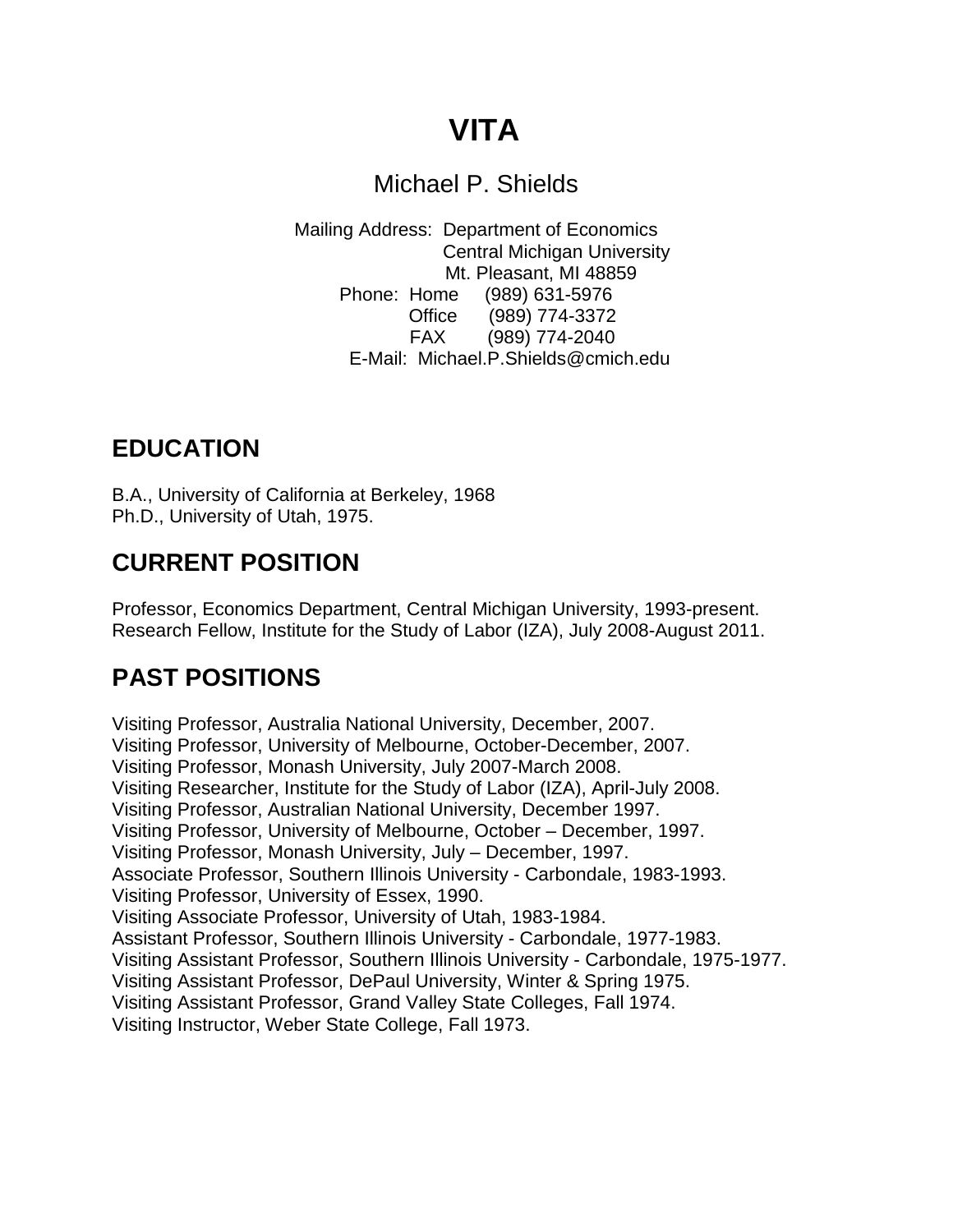# **ADMINISTRATIVE EXPERIENCE**

Director of Graduate Studies, 1986-1990, 1995-2000, 2002-2007. Chair General Education Subcommittee, 2003-2004. Chair, Economics Department, 1993-2002. President, College of Liberal Arts Council, 1992-1993. Chair, Faculty Recruitment Committee, 1985-1986. Director of Undergraduate Studies, 1982-1983 and Fall 1984.

# **FIELDS**

Development Economics, Population Economics, Economic Theory

# **COURSES TAUGHT**

Doctoral Courses: Economic Development, Growth Theory, Macroeconomics, Monetary Theory, Microeconomic Theory.

Masters Courses: Economic Development, Macroeconomics, Latin American Economic Development, Mathematical Economics, Money and Banking, International Economics.

Undergraduate Courses: Economic Development, Economics and Society, Economic Issues, Money and Banking, Intermediate Macroeconomics, Intermediate Microeconomics, Population Economics, Environmental Economics (team taught), Statistics, Principles of Economics (Micro and Macro), International Economics, The Economic Development of the Pacific Rim.

## **DEPARTMENT SERVICE**

Personnel Committee, 1993-2006. Budget and Planning Committee, 1993-2002. New Faculty Recruitment Committee, 1993-2002. Academic Program Committee, 1993-2002. Graduate Studies Committee, 1980-82, 1984-1990, 1992-1993, and 2000-present. Financial Assistance Committee, 1976-1977 and 1986-1993. Faculty Recruitment Committee, 1977-1981, 1984-1986, 1990-1992. Undergraduate Studies Committee, 1976-1977, 1982-1983, Fall 1984 and 1991-1993. Director of Telefund, 1992-1993.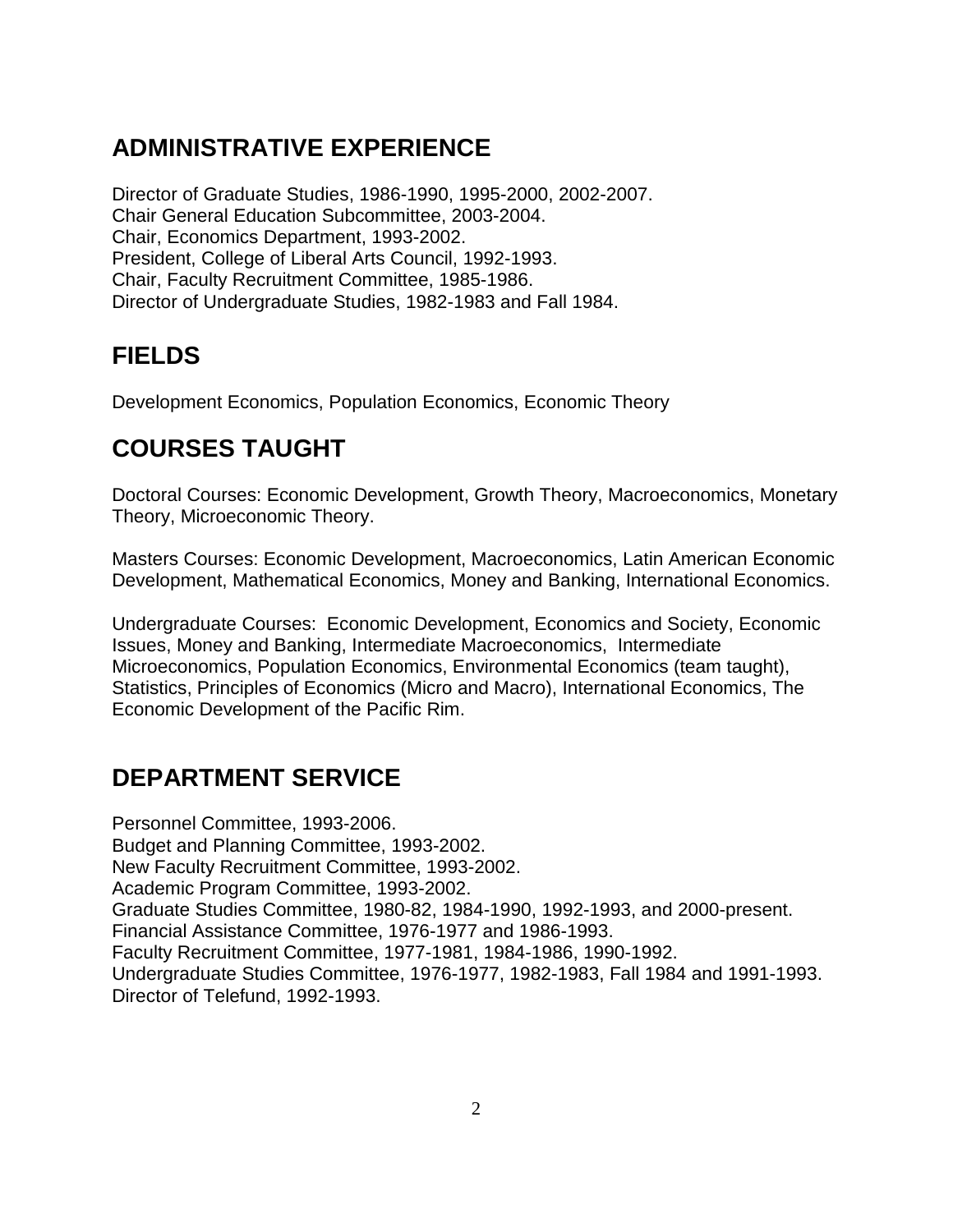# **COLLEGE/UNIVERSITY SERVICE**

CBA Personnel Committee, 2003-present. [General Education Steering Committee,](http://www.provost.cmich.edu/viceprovost/VP/gened/GenEdComittee.pdf) 2004-2007. Strategic Planning Committee, 2006. Undergraduate Business Studies Committee, 1999-2003, 2006. General Education Subcommittee, 2001-2004. General Education Task Force, 2002-2003 General Education Council, 2002, 2003 University Assessment Committee, 1998-2000. University Restructuring Committee, 2001-2002. Center for Applied Research and Rural Studies (CARRS) Committee, 1995-2004. Graduate Council, 1994-1997. Graduate Student Awards Committee, 1995-1997. Research Excellence Fund (REF) 1993-94, 1999-2000. Liberal Arts Council, 1978-1982, 1991-1993. Liberal Arts Grievance Committee, 1978-1982. Liberal Arts Academic Policy Committee, 1991-1992. Executive Committee, Liberal Arts, 1992-1993. Budget Committee, liberal Arts, 1992-1993. Writing Across the Curriculum, Steering Committee, 1992-1993. Bi-Collegiate Policy Committee for Foreign Languages and International Trade, 1986-1993.

#### **EDITORSHIPS**

Editor, *Political and Social Economy*, a book series with Southern Illinois University Press, 1978-94. Assistant Editor, *Journal of Economics*, 1984-1997.

**BOOKS**

*Development Economics*, Cambridge. Basil-Blackwell, 1996 (with R. Grabowski).

#### **ARTICLES IN PROFESSIONAL JOURNALS**

- *Economic Development: A Regional, Institutional and Historical Approach,* Armonk, New York: M.E. Sharpe, December, 2007 (with R. Grabowski and S. Self).
- "Gender and Agricultural Productivity in a Surplus Labor, Traditional Economy: Empirical Evidence from Nepal," *Journal of Developing Areas*, 43 (Spring 2010):111- 24 (with H. Aly).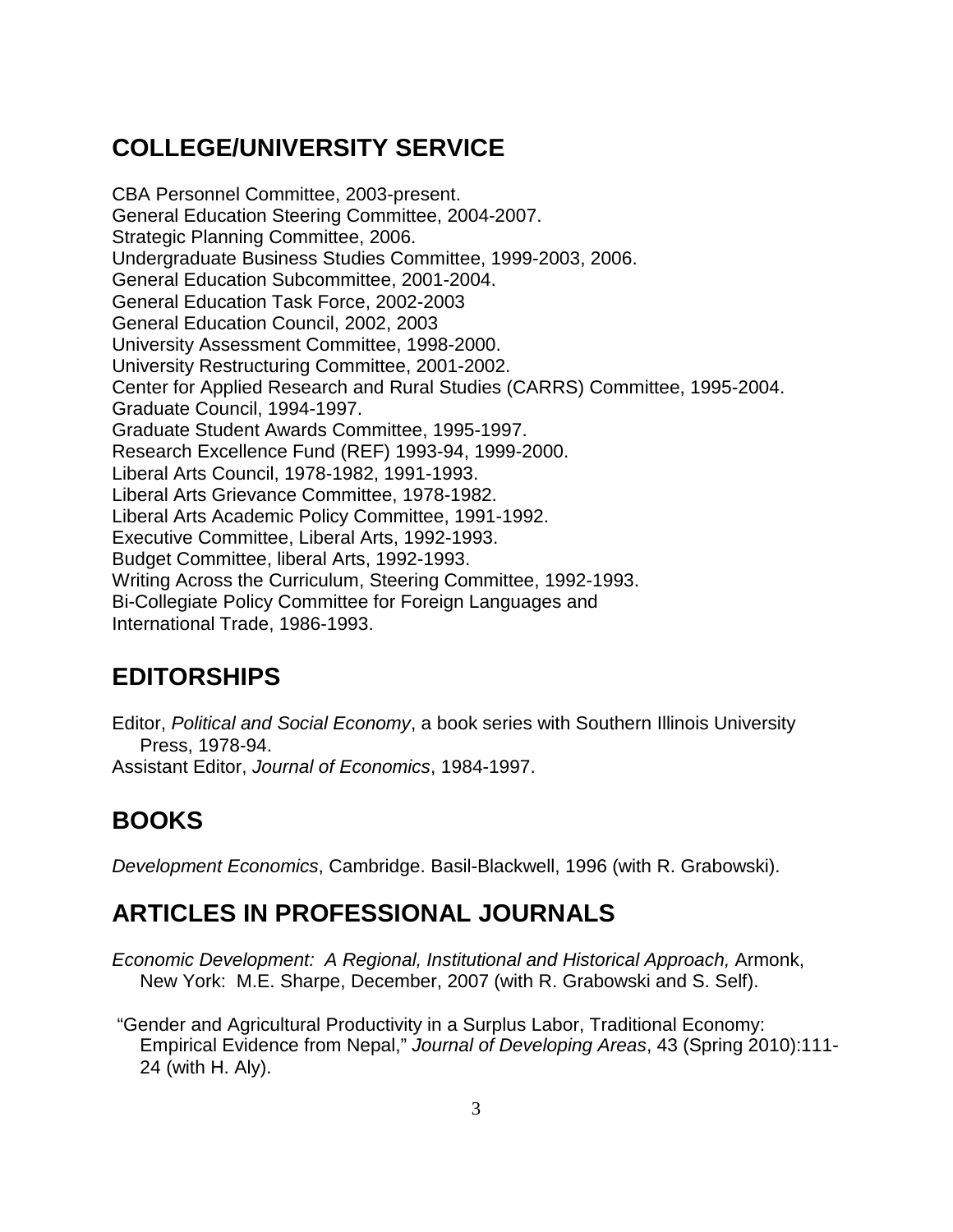- "Estimating External Returns to Education in the US: A Production Function Approach," *Applied Economics Letters* forthcoming, Applied Economics Letters, 16 (July 2009): 1089-92 (with G. Shields).
- "Four Themes to Explain the Rise in Hours Worked in the US" *Applied Economics Letters,* 15, (December, 2008):1163-66. (with G. Shields)
- "Estimates of Learning by Watching and Endogenous Technical Progress in Six OECD Countries," *Applied Economics Letters*, 13 (2006):351-54. (with L. Brunner).
- "Integration and Utilization of Public Education Resources in Remote and Homogenous Areas: A Case Study of the Upper Peninsula of Michigan." *Contemporary Economic Policy*, 23 (October 2005):601-14. (with Y. Jeon).
- "The Easterlin Hypothesis in the Recent Experience of Higher-Income OECD Countries: A Panel-Data Approach." *Journal of Population Economics*, 18 (March 2005):1-13 (with Y. Jeon).
- "A Dynamic, Keynesian Model of Development," *Journal of Economic Development*, 25 (June 2000):1-15 (with R. Grabowski).
- "Privatization and Surplus Labor in the Egyptian Textile Industry," *Economics Letters*, 63 (1999):187-91 (with H. Aly).
- "A Model of Temporary Migration: The Egyptian Case," *International Migration*, 34 (October 1996):431-47 (with H. Aly).
- "A Theoretical and Empirical Analysis of Family Migration and Household Production: Reply," *Southern Economic Journal*, (July 1996):259-60 (with G. Shields).
- "Time, Hedonic Migration, and Household Production," *Journal of Regional Science*, (February, 1995):117-134.
- "Relative Purchasing Power Parity and the Long-Run Terms of Trade for Five Latin American Countries: A Cointegration Approach," *Applied Economics*, 25 (1993):1511-15 (with C. Conejo).
- "A Theoretical and Empirical Analysis of Family Migration and Household Production: US 1980-1985," *Southern Economic Journal* 59 (April, 1993):768-82 (with G. Shields).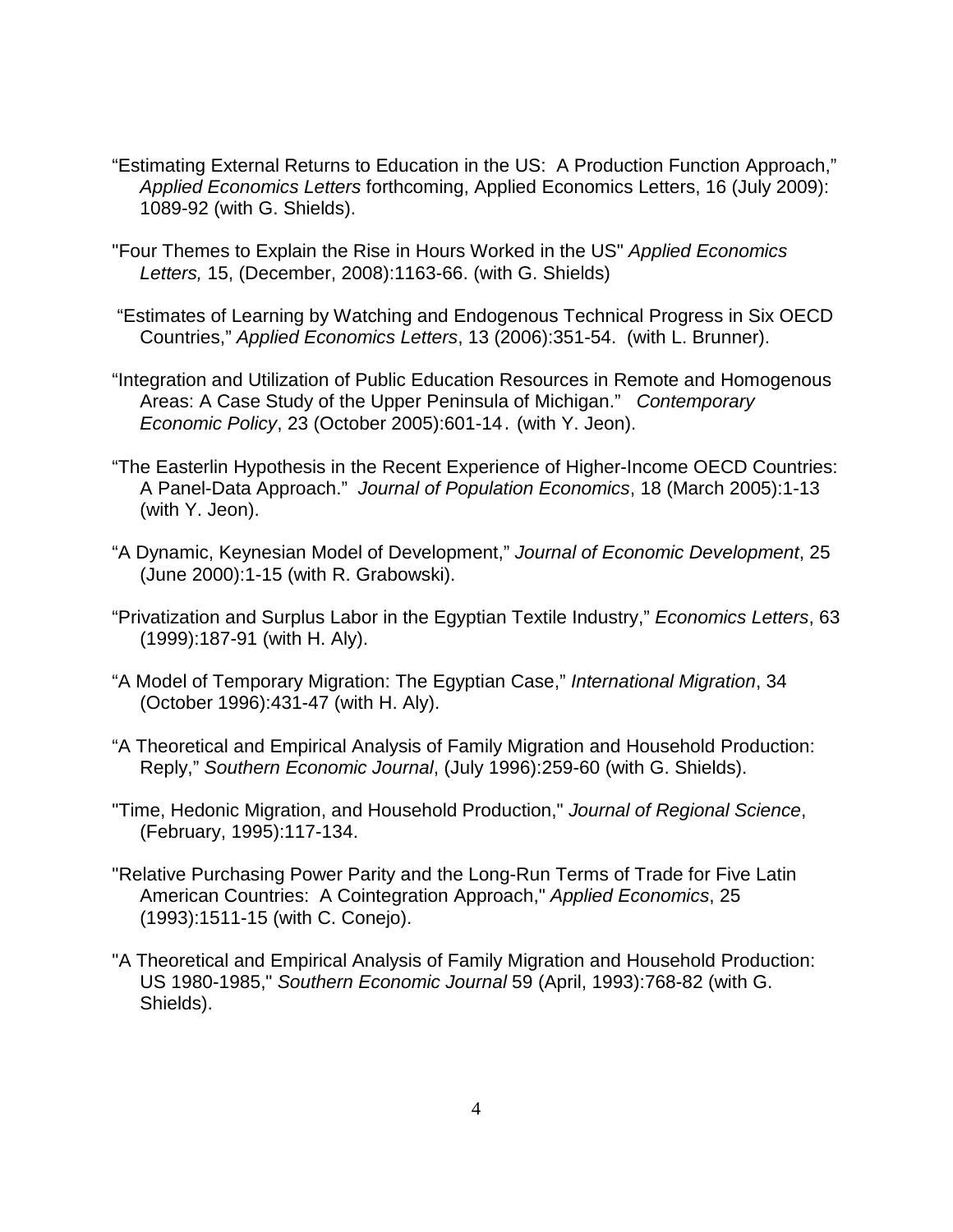- "The Role of Savings in Economic Development: The US and Japanese Experiences," *Japan and the World Economy* 3 (1991 published in January 1992):331-40 (with D. Dhakal and R. Grabowski).
- "Son Preference and Contraception in Egypt," *Economic Development and Cultural Change* 39 (January 1991):353-370 (with H. Aly).
- "The Emergence of Migration Theory and a Suggested New Direction," *Journal of Economic Surveys*, 2 (1989):277-304 (with G. Shields).
- "Family Migration and Nonmarket Activities in Costa Rica," *Economic Development and Cultural Change* 38 (October 1989):73-88 (with G. Shields).
- "The Machinery Question: Can Technological Improvements Reduce Real Output?" *Economica* (May 1989):215-224.
- "Lewis and Ricardo: A Reinterpretation," *World Development* (February 1989):193-197 (with R. Grabowski).
- "Families, Migration and Adjusting to Disequilibrium," *Economics Letters* 26 (1988):387- 392 (with G. Shields).
- "Four Themes in Fertility Research," *Southern Economic Journal* (July 1986): 201-216 (with R. L. Tracy).
- "A Reinterpretation of Potential Surprise," *Journal of Economics* (1983): 25-29.
- "The Probability of Another Child in Costa Rica," *Economic Development and Cultural Change* (July 1983): 787 - 801 (with S. W. Tsui).
- "Birth Probabilities: An Application to Developing Countries," *Journal of Developing Areas* (July, 1982 published in August 1983): 561-573 (with S. W. Tsui and R. C. Vogel).
- "An Economic Model of Physician Created Demand," *Journal of Economics* (1982): 98- 102 (with G. Shields).
- "On Malthus' Analytical Sophistication," *Economic Forum* (Winter, 1981): 109-114.
- "A Comment on the New Demand Theory," *Zeitschrift fur Nationalokonomie*, (1979): 377-79 (with R. Fare).
- "The Allocation of Time and Goods to Child Rearing Activities," *Journal of Economics* (1976): 17-20.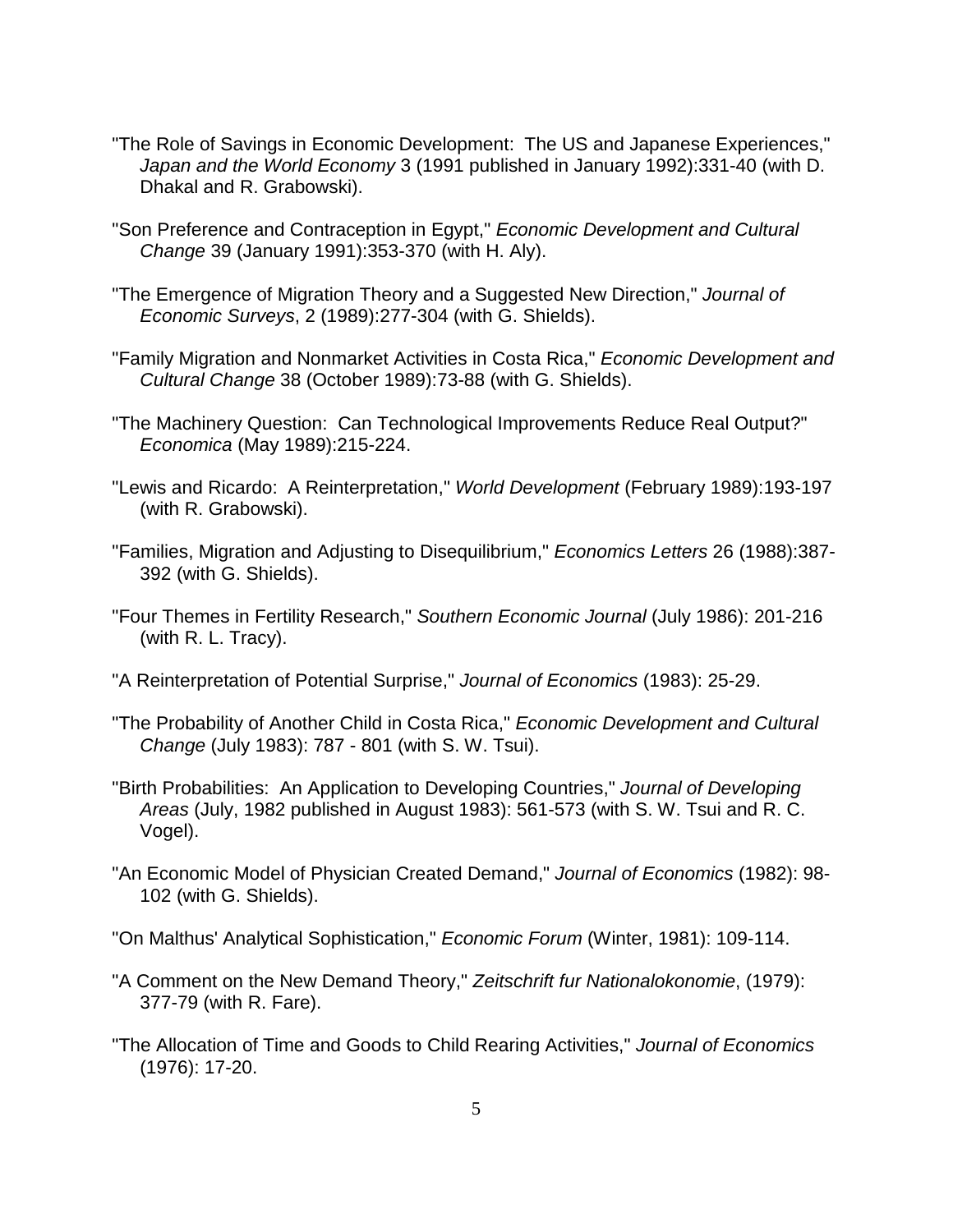"Exports and Growth," *Intermountain Economic Review* (Spring 1972): 68-72.

#### **BOOK REVIEWS**

- "A Review of *Population and Development: Old Debates, New Conclusions* edited by R. Cassen", *Southern Economic Journal,* (January 1996): 817-819.
- "A Review of *Theorists of Economic Growth from David Hume to the Present: With a Perspective on the Next Century* by W.W. Rostow" *Journal of the History of Economic Thought*, (Spring 1993):160-61.
- "A Review of *The Rational Consumer* by R.E. Hall," *Journal of Economics*, (1992): 129- 30.
- "A Review of *The Political Economy of Unemployment: Active Labor Market Policy in West Germany* by T. Janoski," *Southern Economic Journal*, (October 1991):847-48.
- "A Review of *Modern Demand Theory* by K. Lancaster," *Journal of Economics*, (1991):158-159.
- "A Review of *The Present State of Consumer Theory: Second Edition* by T. Roth," Journal *of Economics* (1989):192-94.
- "A Review of *The Present State of Consumer Theory* by T. Roth," *Journal of Economics* (1987): 141.
- "A Review of *The Kirtland Economy Revisited: A Market Critique of Sectarian Economics* by M. S. Hill, C. R. Rooker and L. T. Wimmer," *Journal of Economic History* (1979): 829.

## **OTHER PUBLICATIONS**

- "Hedonic Prices," International *Encyclopedia of the Social Sciences.* New York, New York: MacMillan, 2008:451-52.
- "Immiserizing Growth," *International Encyclopedia of the Social Sciences.* New York, New York: MacMillan, 2008:583-84.
- "Von Neumann-Morgenstern Utility," *International Encyclopedia of the Social Sciences.* New York, New York: MacMillan, 2008:560-61.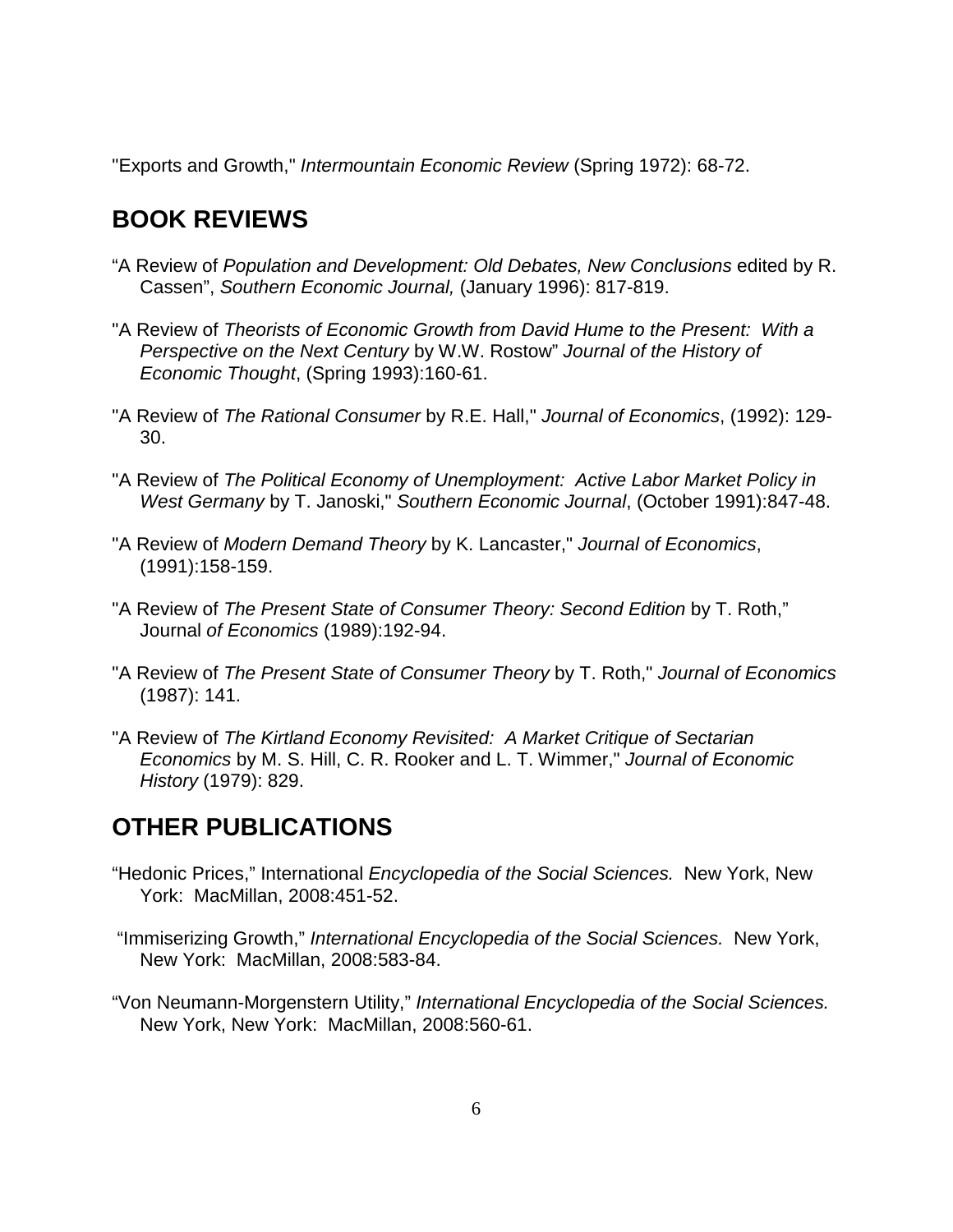- "Stationary State," *International Encyclopedia of the Social Sciences.* New York, New York: MacMillan, 2008:126-28.
- "Recovering From Reaganomics," *Alumnus* (Spring 1992):30-31.
- "A Translation of Period into Cohort Rates," *Proceedings of the 1982 Social Statistics Section, American Statistical Association* (1982): 339-342 (with R. L. Tracy).
- "A New Measure of Fertility in Developing Countries," *Proceedings of the 1978 Social Statistics Section, American Statistical Association*, (1978): 681-686 (with S. W. Tsui and R. C. Vogel).
- "Trade Preferences for Developing Countries: Comment," *Journal of Economics,* 4 (1977).

"Family Allocation of Time to Work: Comment," *Journal of Economics* 3 (1976).

#### **PAPER PRESENTATIONS**

- "Why Should State Government Invest in College Education? An Equilibrium Approach for the US in 2000," Invited Paper, Australian National University, Canberra, Australia, December, 2007.
- "Fertility in Sub-Saharan African Countries with Consideration to Health and Poverty," Invited Paper, University of Melbourne, Melbourne, Australia, November, 2007.
- "Foreign Aid and Domestic Savings: The Crowding Out Effect," Invited paper, Monash University, Melbourne, Australia, November, 2007.
- "Asian Demographic Transition and Relative Cohort Size: An Instrumental-Variables Panel Approach," Invited paper, Monash University, Melbourne, Australia, August, 2007 (with Y. Jeon and S.Y. Rhyu).
- "Asian Demographic Transition and Relative Cohort Size: An Instrumental-Variables Panel Approach," ASSA, Chicago, January 2007 (with Y. Jeon and S.Y. Rhyu).
- "The Response of Working Hours to Health Care Costs in the US: An Employer's Response to Rising Fixed Cost," Southern Economic Association, Charleston, 2006 (with G. Shields).
- "Estimating External Returns to Education in the US: A Production Function Approach," Southern Economic Association, Charleston, 2006 (with G. Shields).

"College Graduates and Economic Growth in the New Economy," Michigan Association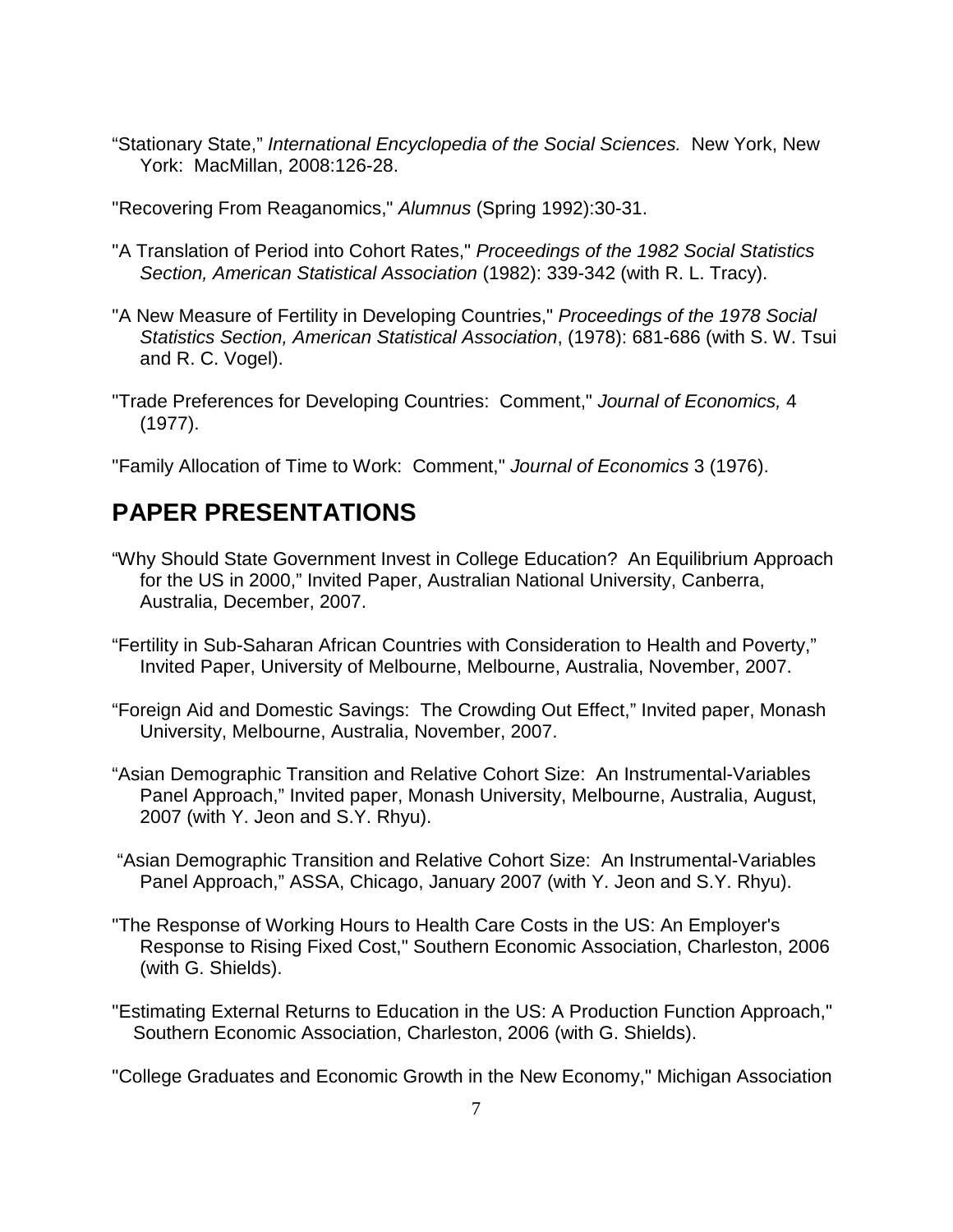of School Boards, Traverse City, June, 2006.

- "Relative Cohort Size and the Demographic Transition in Asia: A Panel Instrumental Variable Approach," European Society of Population Economics. Paris , June 2005 (with Y. Jeon and S.Y. Rhyu)
- "Relative Cohort Size and the Pattern of Fertility in the Demographic Transition," Southern Economic Association, New Orleans, November, 2004 (with Y. Jeon).
- "The Efficiency of Public Education in the Upper Peninsula of Michigan," Midwest Economic Association, St. Louis, MO March, 2003 (with Y. Jeon)
- "The Easterlin Hypothesis in OECD Countries: A Panel Data Analysis Approach," Vandeveer Lecture Series, SIU-C (invited paper), Sept., 2002 (with Y. Jeon)
- "The Easterlin Hypothesis in OECD Countries: A Panel Data Analysis Approach," European Society of Population Economics, Bilbao, Spain, June, 2002 (with Y. Jeon)
- "The Efficiency of Public Education in the Upper Peninsula of Michigan," Workshop on Efficiency and Productivity Analysis, Oviedo, Spain, September, 2001 (with Y. Jeon)
- "The Impact on Births of Relative Cohort Size in the U.S.: A Reexamination of the Easterlin Hypothesis" Canadian Economic Association, Montreal, May, 2001 (with Yongil Jeon and Gail Shields
- "Y2K and the Michigan Economy," Presented at the  $27<sup>th</sup>$  Annual Conference of the Council of Michigan Foundations, Grand Rapids, November, 1999.
- "Privatization and Surplus Labor in the Egyptian Textile Industry," invited paper (with H. Aly) presented at Ohio State University, December 1998.
- "The Impact on Births of Relative Cohort Size: A Reexamination of the Easterlin Hypothesis," European Society of Population Economics, June 1997.
- "Privatization and Surplus Labor in the Egyptian Textile Industry," Allied Social Science Meetings (coauthored with and presented by H. Aly), January, 1997.
- "A Simple Test of Learning by Watching and its Usefulness in Explaining Economic Growth," invited paper (coauthored with G. Falls) presented at Western Michigan University, October, 1996.
- "Relative Income, Child Subsidies and Women's Wage Rates: The Impact on Births," Midwest Economic Association, March 1996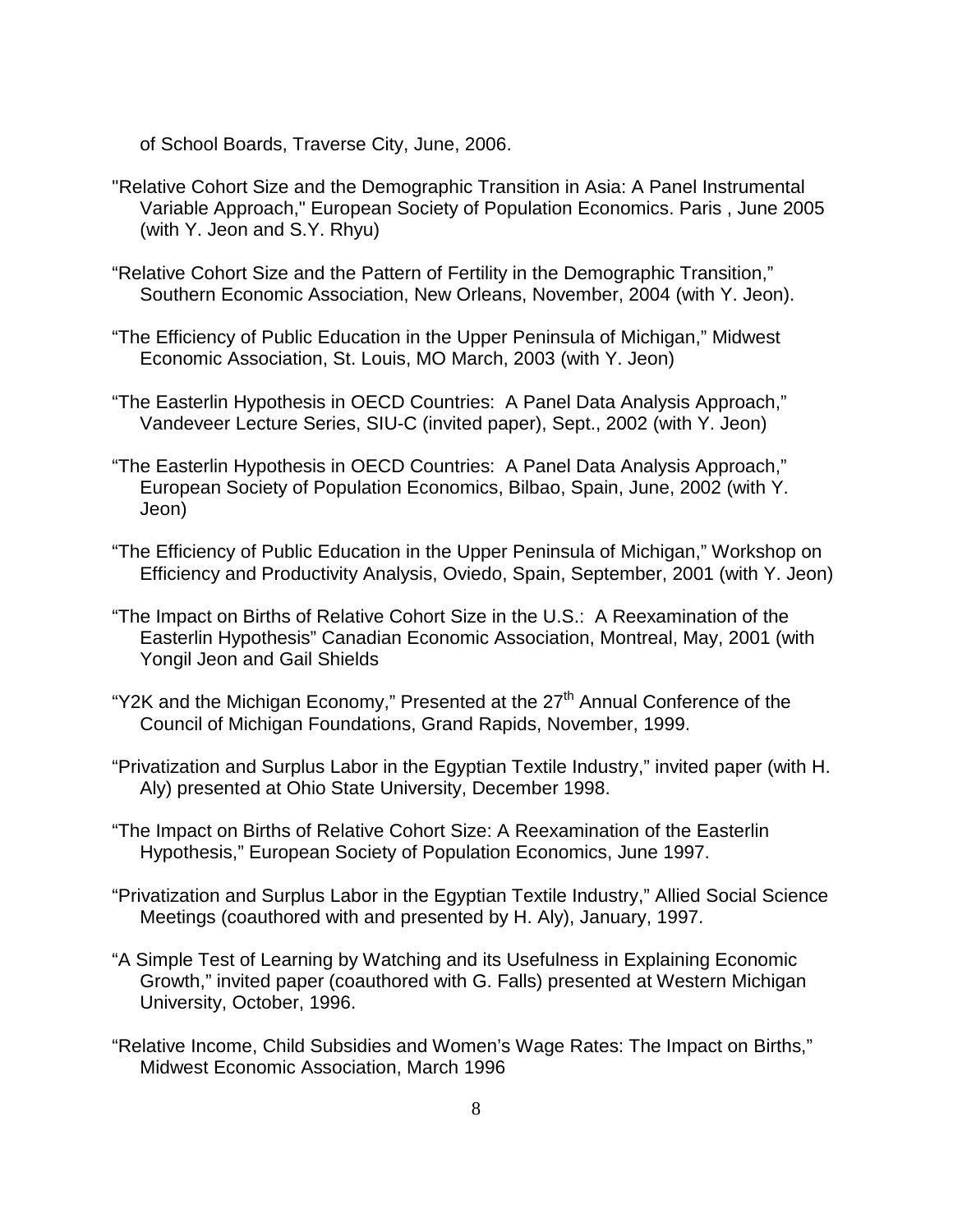- "Privatization and Surplus Labor in Developing Economies: A Case Study in Egypt," Midwest Economic Association, March 1996.
- "New Directions in Economic Development," invited paper at the University of Kuwait, Kuwait City, May, 1995.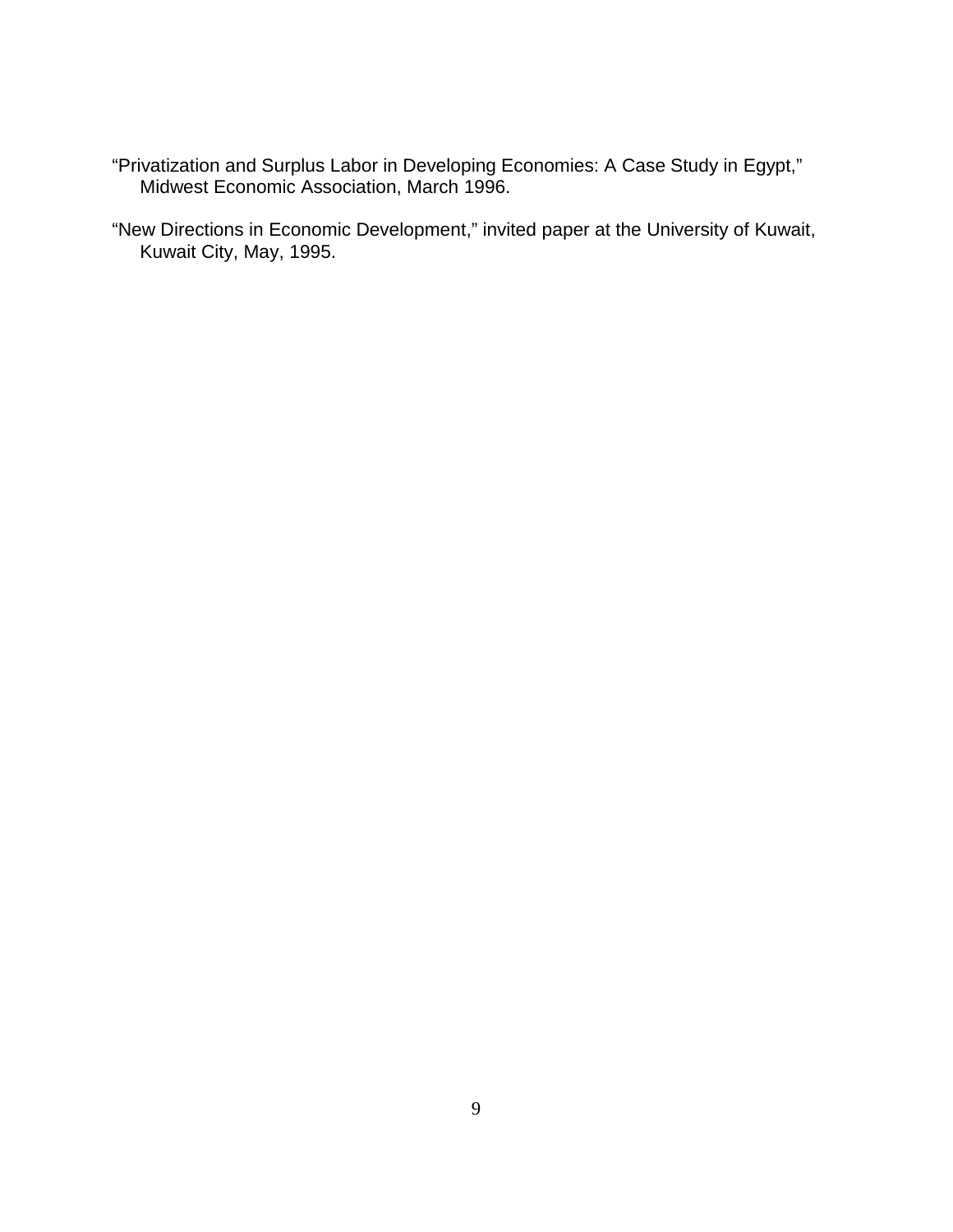- "Family Migration and Economic Development in a Small Country," invited paper at the University of Kuwait, Kuwait City, May 1995.
- "Fertility, Education and the Cohort Effect," invited paper at the University of Illinois, Urbana-Champaign, March 1992.
- "Who is the Migrant? An Egyptian Answer," Allied Social Science Association Meetings, January 1992, (with H. Aly).
- "Son, Sex and Sand in Egypt," invited paper at the University of Essex, Colchester, 1990.
- "The Wife's Education, Family Ties, and Family Migration in the United States," Southern Economic Association, 1989 (with G. Shields).
- "Son Preference in Egypt," Midwest Economic Association, 1989 (with H. Aly).
- "The Appropriate Technology for a Lewis Economy," invited paper at the University of Alexandria, Alexandria, 1988.
- "A Time Series Model of the Demographic Transition," Southern Economic Association, 1986 (with W. Cheung and S. Sharma).
- "An Analysis of Four Issues Central to U.S. Fertility," Econometric Society, 1984, (with R.L. Tracy).
- "A Reinterpretation of Potential Surprise," presented at the Missouri Valley Economic Association, March 1983.
- "A Translation of Period Rates into Cohort Rates," presented at the Social Statistics Section of the American Statistical Association, August 1982 (with R.L. Tracy).
- "An Economic Model of Physician Created Demand," presented at the Missouri Valley Economic Association, March 1982.
- "On the Impact of Infant Mortality on Fertility," presented at the Western Economic Association, July 1981 (with R.L. Tracy)
- "A New Measure of Fertility in Developing Countries," presented at the Social statistics Section of the American Statistical Association, August 1978 (with S.W. Tsui and R.C. Vogel).
- "The Interaction of Supply and Demand for Physicians Services," presented at the Western Economic Association, June 1977 (with G. Shields).